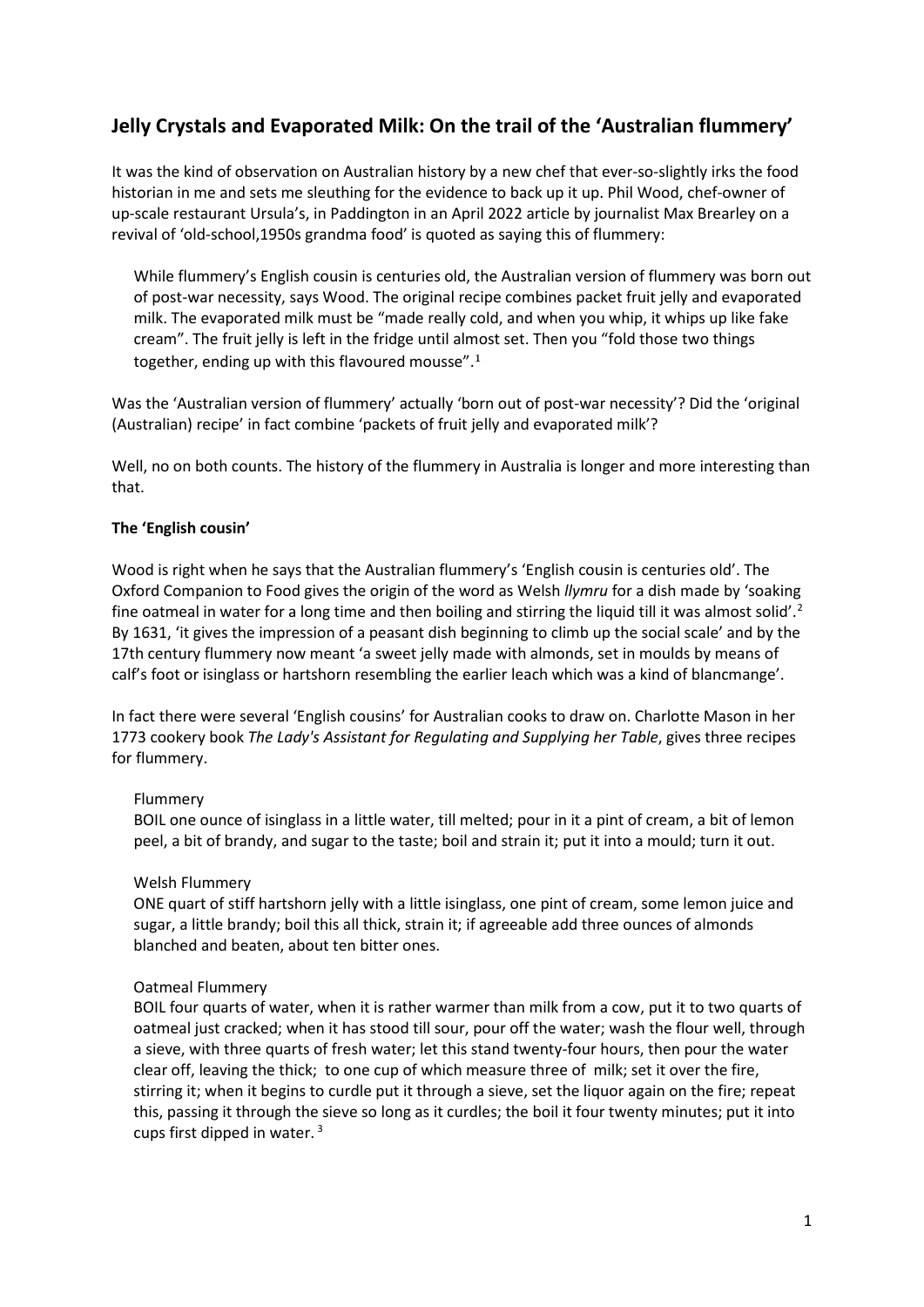If the water stand upon the oatmeal fourteen or twenty days, according to the weather, so that it only turns sour, not mouldy, the better the flummery will be.

Eliza Acton in her 1845 *Modern Cookery, in all its Branches, Reduced to a System of Easy Practice, for the Use of Private Families* gives a recipe for Jaune Mange, Sometimes Called Dutch Flummery. Jaune Mange translates as yellow food the colour coming from using egg yolks, as distinct from blancmange – white food which does not use eggs, being originally a dish of boiled and macerated capon and almonds.

Jaumange or Jaune Manger, Sometimes Called Dutch Flummery.

Rind of 1 lemon; sugar, 8 ozs.; water, 1 pint: 3 or 4 minutes. Isinglass, 2 ozs.; juice, 4 lemons; yolks of 8 eggs; wine, 1 pint; brandy (at pleasure), 1 wineglassful.

Pour on the very thin rind of a large lemon, and half a pound of sugar broken small, a pint of water, and keep them stirred over a gentle fire until they have simmered for three or four minutes, then leave the saucepan by the side of the stove that the syrup may taste well of the lemon. In ten or fifteen minutes add two ounces of isinglass, and stir the mixture often until this is dissolved, then throw in the strained juice of four sound, moderate-sized lemons, and a pint of sherry; mix the whole briskly with the beaten yolks of eight fresh eggs, and then pass it through a delicately clean hair-sieve; next thicken it in a jar or jug placed in a pan of boiling water, turn it into a bowl, and when it has become cool, and been allowed to settle for a minute or two, pour it into moulds that have been laid in water. Some persons add a small glass of brandy to it, and deduct so much from the quantity of water. [4](#page-8-3)

These four recipes broadly set out the ingredients and methods for all of those that that followed over the next 250 years, including Australian recipes: milk or cream; a setting medium - hartshorn and isinglass at this time; lemon peel/juice; brandy, sherry or white wine (alone or in combination); yolks of egg; and sometimes almonds or almond essence.

## **Flummery begins its Australian career**

The first Australian recipe for flummery I have come across is in Edward Abbott's 1864 *The English and Australian Cookery Book. Cookery for the Many, As Well As for the "Upper Ten Thousand'*, where it has gone back somewhat to its peasant starchy origins with rice flour replacing oatmeal, no isinglass, gelatine or other setting agent – no doubt the quantity of flour was enough to set the mixture – and no almonds.

Spanish Flummery – Scale a quart of cream with a little cinnamon or mace, mix this gradually into half a pound of rice flour, and stir it over a gentle fire until it has the thickness of jelly. Sweeten it to taste, and pour into cups or shapes. Turn it out when cold, and serve up. Cream, wine, or preserves eat well with it, or it may be eaten alone, as preferred.<sup>[5](#page-8-4)</sup>

Spanish flummery must have been popular in Australia in the years preceding Abbott's publication of this recipe. In 1855, G.W.C. placed an advertisement offering his services in the Sydney Morning Herald:

Wants a Situation as a Confectioner and Pastrycook, a steady man, who is well acquainted with making jams and jellies, Spanish flummery, blancmange, creams, ices, cakes, biscuits, savory and other kinds of pies. Would make himself useful in a respectable hotel; or as steward aboard a ship going home (presumably meaning Britain) with passengers.<sup>[6](#page-8-5)</sup>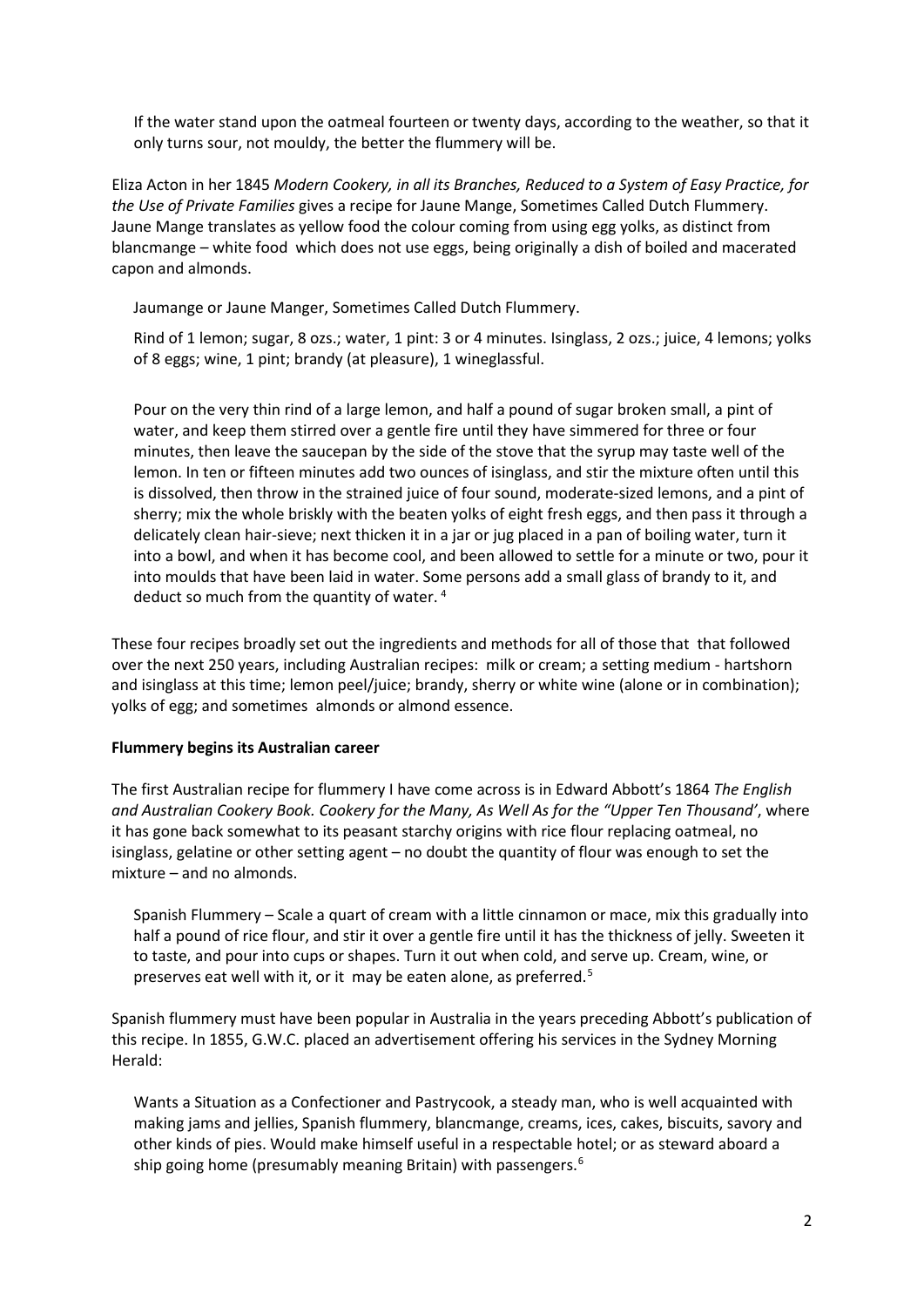In late 1880's Australia, versions of Acton's flummery are reproduced as either Dutch Flummery or Yellow Flummery. This one is one for the former from 1882:

Dutch Flummery. — Put 1 oz. of isinglass or gelatine into a jug, pour upon it a full pint of boiling water, and let it stand half an hour, or until it is dissolved. Then put it into a brass saucepan, adding the peel of one lemon, and the well-beaten yolks of three eggs, half a pint of sherry, and loaf sugar to taste. Let it simmer gently, or just boil up altogether, then put it in a cool place until it is lukewarm, when add the juice of a lemon; run it through a jelly bag into moulds.<sup>[7](#page-8-6)</sup>

Dutch Flummery was popular enough for Miss Ruby Purves to advertise in 1899 that at Cookery Classes at the Mechanics Institute that the 'Subjects treated [include] Caramel Walnut, Dutch Flummery, Potato Soup'. [8](#page-8-7)

This is one for Yellow Flummery from 1886.

Yellow Flummery. Boil 2oz. of isinglass in a pint and a half of water till it is dissolved, and then add a pint of white wine, the juice of two and the outside of three lemons, the yolks of seven eggs well beaten, and sugar to your taste. Mix the whole together and set it on the fire till it boils, stirring it continually strain it into a basin, and stir it till it is almost cold, then put it into the moulds. $9$ 

Isinglass is a form of gelatine (the protein collagen) originally derived from the swimming ladder of sturgeon, but also from large catfish in South America, and some species of hake and cod.<sup>[10](#page-9-1)</sup> I the 19<sup>th</sup> century it had a wide application including in glue, cement, and for clarifying wines and beers for which it continues to be used. Russian isinglass was being sold in Sydney at least by 1898 when Mr. John Reddington was advertising it to brewers in the Sydney Gazette and New South Wales Advertiser.<sup>[11](#page-9-2)</sup> Flummery recipes using isinglass tapered off over the first decade of the 20<sup>th</sup> century in favour of gelatine possibly because it could not compete on price or convenience.

Gelatine is the term used for collagen obtained by boiling bones with water, usually from cows or pigs in a process first refined by Frenchman Denis Papan in 1682. Imported gelatine was being advertised for sale by at least 1841 when Geo. I. Robinson & Co. advertised Patent Gelatine for making blancmanges, soups, jellies  $\&c.12$  $\&c.12$  During the 1840s pastoralists, writes Jacqueline Newling, 'found ways to extract extra money from famine-affected beasts thanks 'to a modern invention … the melting pot'.<sup>13</sup> Tallow, rendered fat, was used in soaps and candles, and bones and tendons when boiled produced gelatine. In 1844, V.S. Armstrong who was in the business of 'slaughtering, boiling down, rendering and packing tallow' advertised his company's Gelatine or Portable Soup 'equal in clearness and consistency with the best English and German gelatine, specimens of which are on view at his establishment where their comparative merits may be examined'.<sup>[14](#page-9-5)</sup> Two years previously J and G Company of Edinburgh Scotland began producing dried gelatine as a powder and it is likely Armstrong's gelatine was also a powder, hence its portability.

In 1917 Davis Gelatine was established in Botany, a suburb of Sydney and became the leading brand in Australian households. It remains the only gelatine manufacturer in Australia.<sup>[15](#page-9-6)</sup> In 1937 Davis published a promotional recipe book which included a recipe for Passionfruit Flummery.

Passionfruit Flummery *6 Servings* Ingredients.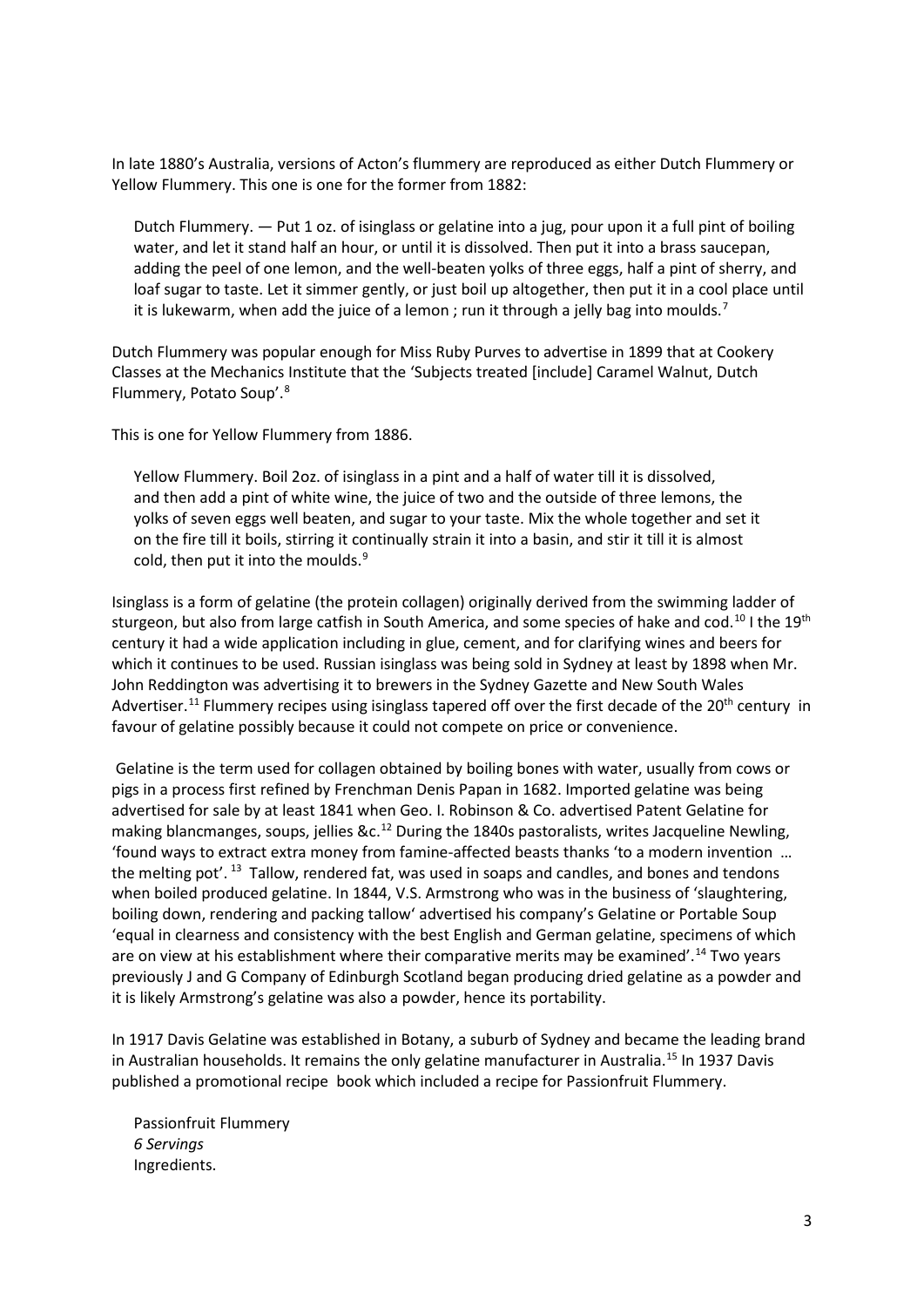2 dessertspoons (1/2 oz) Davis Gelatine 1 ¼ cups water ¾ cup sugar 1 tablespoon flour ½ cup orange or lemon juice ½ dozen passionfruit

## Method:

Mix flour to a smooth paste with a little cold water. Add sugar to hot water. Carefully add flour. Boil for 5 minutes. Add gelatine dissolved in % cup hot water, and fruit juice. Mix well. Leave until thickening slightly, then beat to a stiff cream. Stir in the passionfruit. Place in a bowl. Serve with cream or custard.

*If setting in an ice-chest or refrigerator, use less gelatine – 1 ½ dessertspoons.*





Front and back covers of Davis Dainty Delights 1937<sup>[16](#page-9-7)</sup>

Fruit was used in flummeries in Australia from the earliest appearances of it in public. Here is an 1879 recipe:

Apple Flummery - Pare, core, and slice 2lb,of apples, and put them into a stewpan with 1lb of sugar, the finely-chopped rind of a lemon, and sufficient water to cover them. Let them stew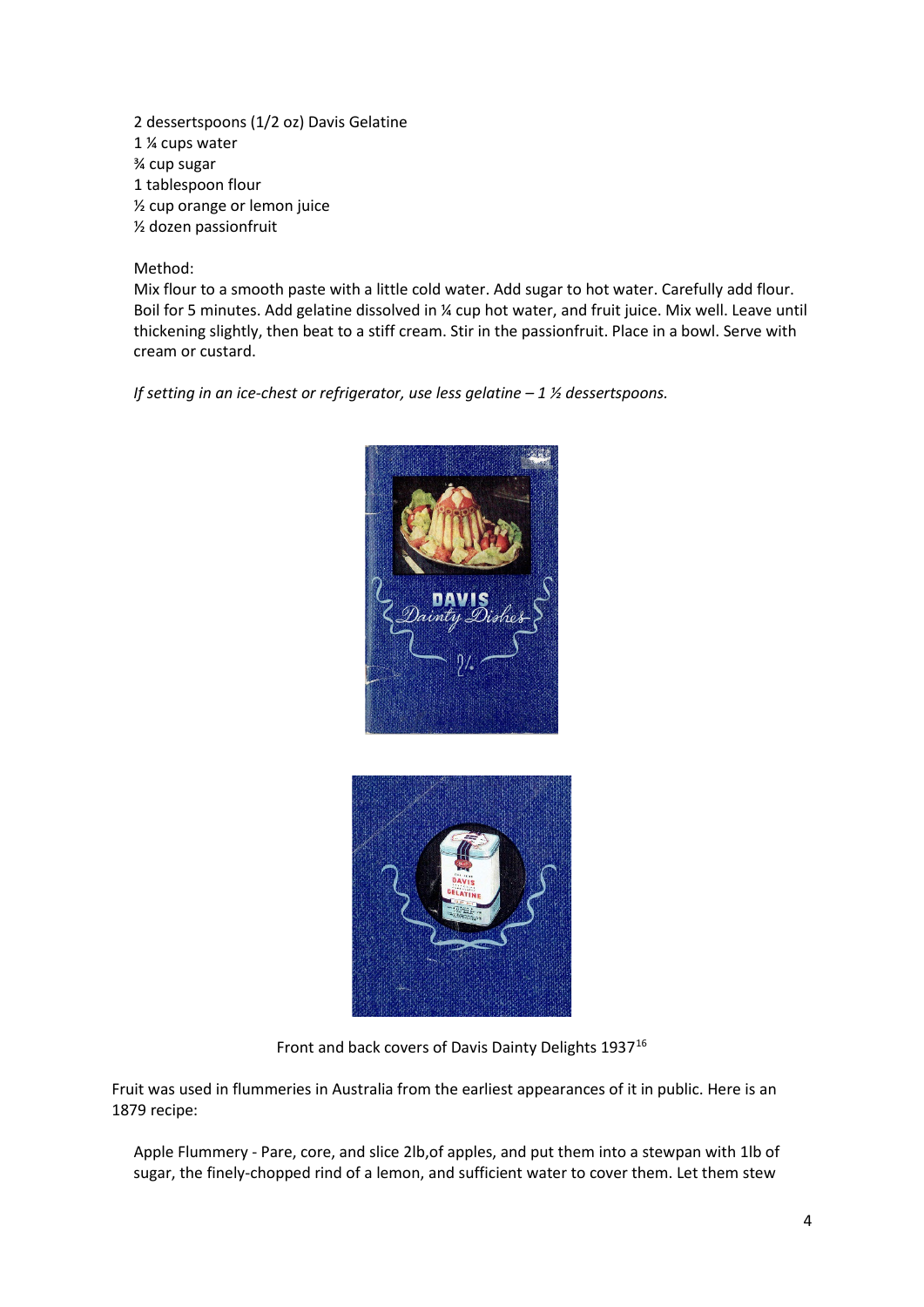gently until quite tender, then drain them from the juice, and beat them to a pulp. Soak 1oz. of gelatine in a little cold water for twenty minutes. Put it into a saucepan with the apple, juice, and stir until the gelatine is dissolved; add the apples and a cupful of cream. Stir for a few minutes over the fire, but do not let the mixture boil. Turn it into a mould that has been soaked in cold water, let it stand until stiff, then turn out, and pour a good custard over it. Time to stiffen, eight or ten hours.<sup>17</sup>

There are recipes using apples, pineapples, passionfruit, peaches, apricots, strawberries and rhubarb well into the 20<sup>th</sup> century. Mrs E Brookman won £1 for her Custard Apple Flummery in the recipe contest of the Truth in 1934.[18](#page-9-9) Mixed fruit flummeries were also popular. Almonds, however, virtually disappear. Custard and whipped cream were popular accompaniments to a flummery.

Rice flummeries also appeared in newspapers in the late 1800's and into the 1920's. They dropped Abbott's Spanish appellation and often the cinnamon and mace and returned to almonds/and or almond essence. M.L.F.M apprised readers of The Australasian in 1893 of the original flummery, with instructions of how to make it, and had a bet-each way on the flavouring opting for both cinnamon and almonds.

M.L.F.M – Flummery in its original form was something between a refined kind of porridge and blanc-mange. Here is one recipe. Steep some very finely-ground oatmeal for three days; then pour off the water, add as much fresh water, stir it all together, strain, and boil it with a tiny pinch of salt till of the thickness desired. A little water may be added at the first if it seems to thicken too quickly. A piece of butter and a little castor sugar should be added. Rice flummery is made by rubbing two good spoonfuls of rice flour smooth with a little cold milk, then stirring it into a liberal pint of new milk, previously boiled with two or three strips of lemon-peel and a morsel of stick cinnamon. Add two or three drops of essence of almonds, and let it all boil together, stirring it frequently, lest it burn, till it is of the proper consistency, then remove the cinnamon and lemon-peel and pour it into a mould to set. Turn it out and serve, with either cream custard or wine sauce round it.[19](#page-9-10)

## **Enter jelly crystals**

So, there is a recorded history of flummery in Australia for at least a hundred years prior to the end of World War Two using fruit juice, crushed fruit, gelatine, fresh milk or cream. Now, what about the use of 'fruit jelly'?

The earliest Australian recipe for using jelly crystals I have come across was published in February 1928:

Peaches in Jelly — Take four large peaches, pare them, cut into dice, add three cups of water, four tablespoons sugar, stew for three-quarters of an hour Take one packet of jelly crystals two and a half cups of peach juice, and mix with crystals, then add peaches, stand aside till cool, and put into mould, and stand on ice till set. Serve with, custard.<sup>[20](#page-9-11)</sup>

The year before, 1927, Sydney tram driver Bert Appleroth famously made his first batch of jelly crystals in his bathtub and began selling them along his tram routes.<sup>[21](#page-9-12)</sup> Jelly crystals are simply gelatine flavoured with fruit juice and sugar and a colouring agent e.g cochineal, saffron, violets and spinach. Aeroplane Jelly went on to become a standard ingredient in every kitchen cupboard across Australia and the jingle that accompanied advertisements for it is very much part of Australian musical memory. But despite the proximity of this recipe to Appleroth's creation of the iconic jelly crystals we can't assume it was his jelly crystals called for in our recipe from 1928. There were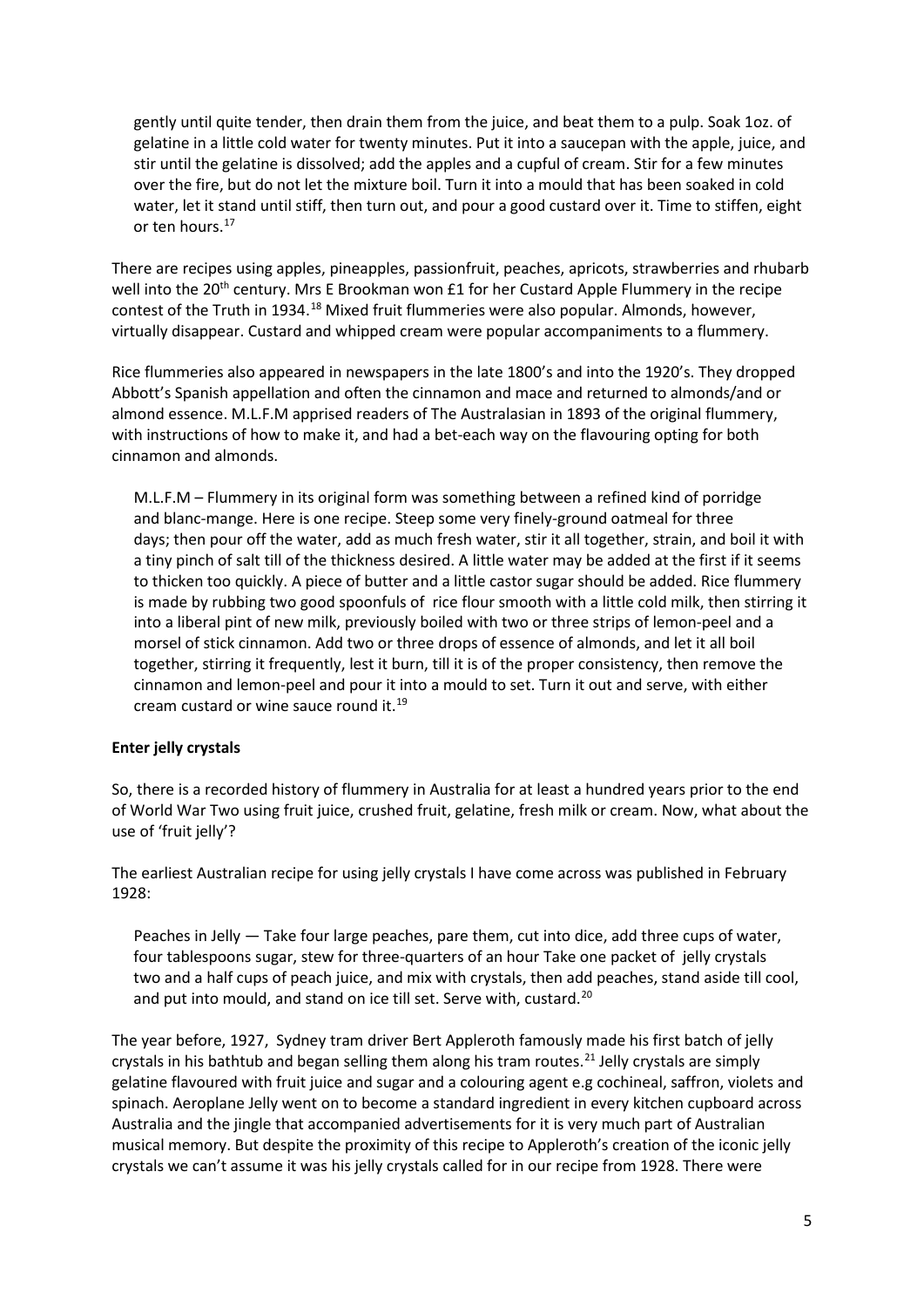several other brands on the market. Among the Seasonable Comestibles in Our Grocery Department, Foy and Gibson's in 1922 advertised Invicta, Pioneer, Parson's, White's, Hoopers, Poppy, Pioneer and Jellex.<sup>[22](#page-9-13)</sup> F Duball & Co. advertised Allen's Superior Jelly Crystals in 1926.<sup>23</sup> Once in the market, packets of jelly crystals became a common ingredient of flummeries, but both the crystals and gelatine continued to be used in some recipes.

Six years later, in 1933, S. Richard & Co Ltd advertised 1 large tin of Melba peaches and 1 packet of Fruit Flummery at the two for one price of 1/- (one shilling). They also advertised 1 large packet jelly, 1 packet Bingo pudding, 1 packet junket crystals, 1 packet custard powder all for 1/3 (one shilling and threepence). [24](#page-9-15) Also in 1933, John Willis & Co, Ltd advertised Thistledown Dutch Flummery for sale at 3d (pence) the packet.<sup>[25](#page-9-16)</sup> These were the first advertisements I came across for Fruit and Dutch flummeries sold in a packet and advertisements for them appeared regularly into the late 1940s. I was initially surprised that despite how extensively the product was advertised there were no recipes published using the packets. The likely reason for this became clear when I came across this 1951 recipe:

## Sponge and Nut Flummery

One packet flummery, 1 packet jelly (same flavor), 5 cups whipped cream, 1 cup sponge cake cubes, l oz. blanched chopped almonds, 4 teaspoons salt. Prepare jelly in usual way. Chill until firm, cut into cubes. Prepare flummery as directed, when slightly thickened whip until thick. Add salt. Fold in cream, cubes of jelly and cake, and almonds. Fill into mould, chill until firm. Serve with cream, decorate with cubes of jelly.<sup>[26](#page-9-17)</sup>

So the method for making the flummery was on the packet itself, a practice still today when promoting a food product. (See images below) It would be redundant then to have a published recipe that set out the ingredients in the packet of flummery and the steps to take to make it up. This of course leads to the question of what was in the packet. That this recipe calls for the packet of flummery *and* jelly crystals is puzzling in the context of flummery recipes of this time where jelly crystals on their own often were the basis of the dish. There are, however, flummery recipes at this time that use both jelly crystals and gelatine, so perhaps the packet contained powdered flavoured gelatine, or powdered milk or eggs, some artificial colouring and sugar.<sup>[27](#page-9-18)</sup> Sadly no amount of searching uncovered what was in the packets.

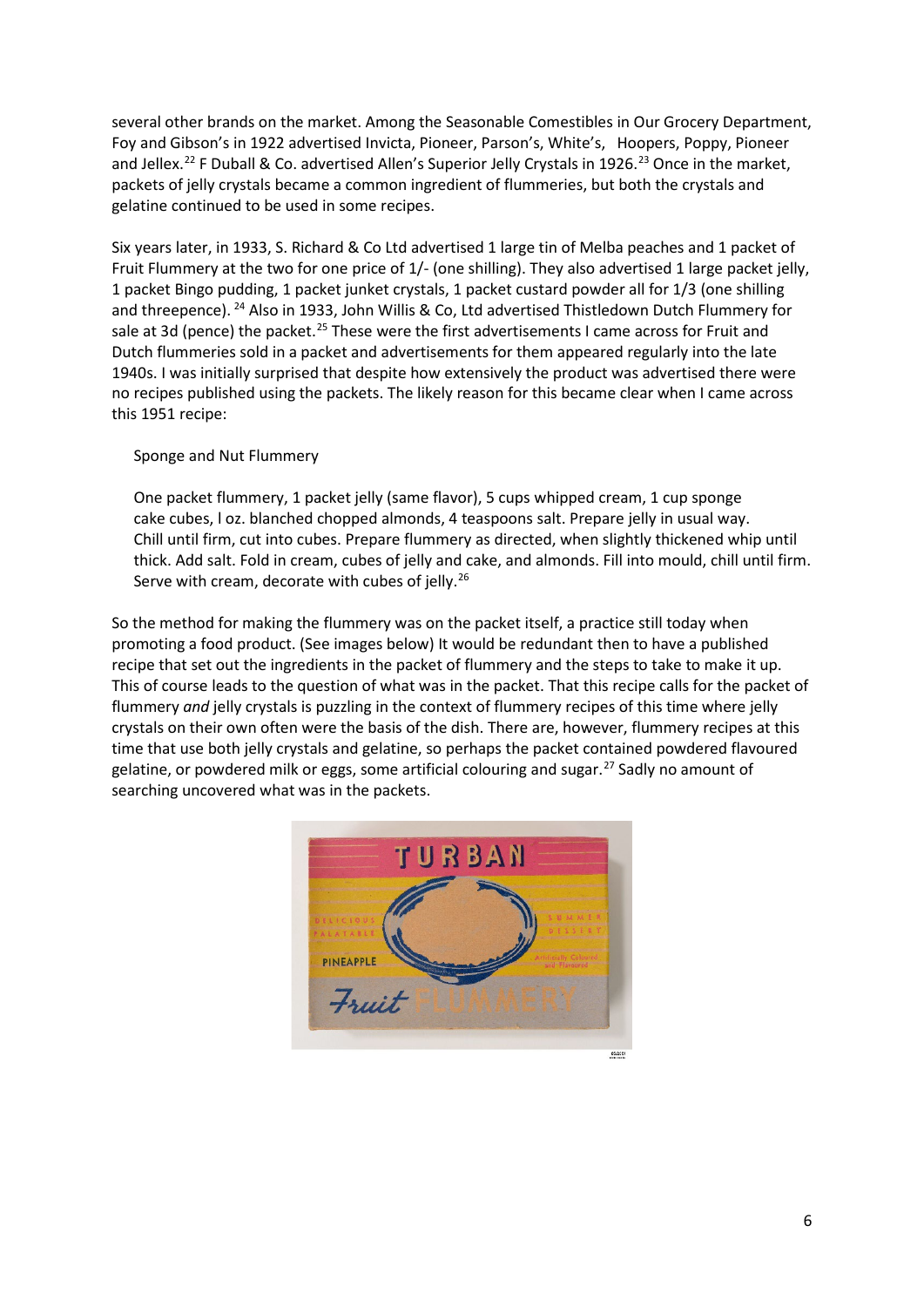

Turban Fruit Flummery made 1930-1940<sup>[28](#page-9-19)</sup>

## **And what of evaporated milk?**

And speaking of milk, when did evaporated milk enter the world of the flummery? In January 1891, the Pioneer Dairy and Concentrated Milk Company Limited was advertising to Families, Caterers, Hotel Proprietors, Coffee Palace Companies &c a 'supply of Sweet and Pure Milk always available in any weather. It is only necessary to take delivery once a week instead of twice a day. *No waste* or *loss* and absolute immunity from all infection. Used without water being added, it not only equals cream but is superior to it, as it includes the sugar of milk and other solids in addition to the butter fat. To produce rich cow's milk add three parts water to one of concentrated milk; after being slightly stirred it is ready for use'.<sup>29</sup>

I have found no recipe using concentrated milk called such as an ingredient. A recipe for Banana Soufle in 1940 asks for half a pint of 'tinned milk which is 'beaten till frothy', which is more likely to happen with evaporated milk than condensed milk.<sup>[30](#page-9-21)</sup> Evaporated milk is specified in a 1940 recipe for Honey Chocolate Fudge. $31$ 

The earliest recipe using evaporated milk in a flummery I have found was in 1951:

Flummery With Meringue Tops

Creamy light flummery flavoured with passionfruit and topped with meringues is an attractive dish for warmer weather, and really easy to concoct.

Ingredients: 1 large tin evaporated milk 1 cup sugar. 2 level dstspns. gelatine. I cup hot water. 4 to 6 passionfruit. Method: Chill milk a few hours before using. Place gelatine in hot water, stand in saucepan of boiling water until it dissolves. Beat milk until thick, add sugar gradually, beating well. Add dissolved gelatine, beating until mixture is thick and creamy, then add passionfruit. Turn into wet glass dish until set. Serve in individual dishes topped with a meringue.<sup>[32](#page-9-23)</sup>

So, the stage looked set for the entrance of *evaporated* milk and fruit jelly crystals to appear together in an Australian flummery.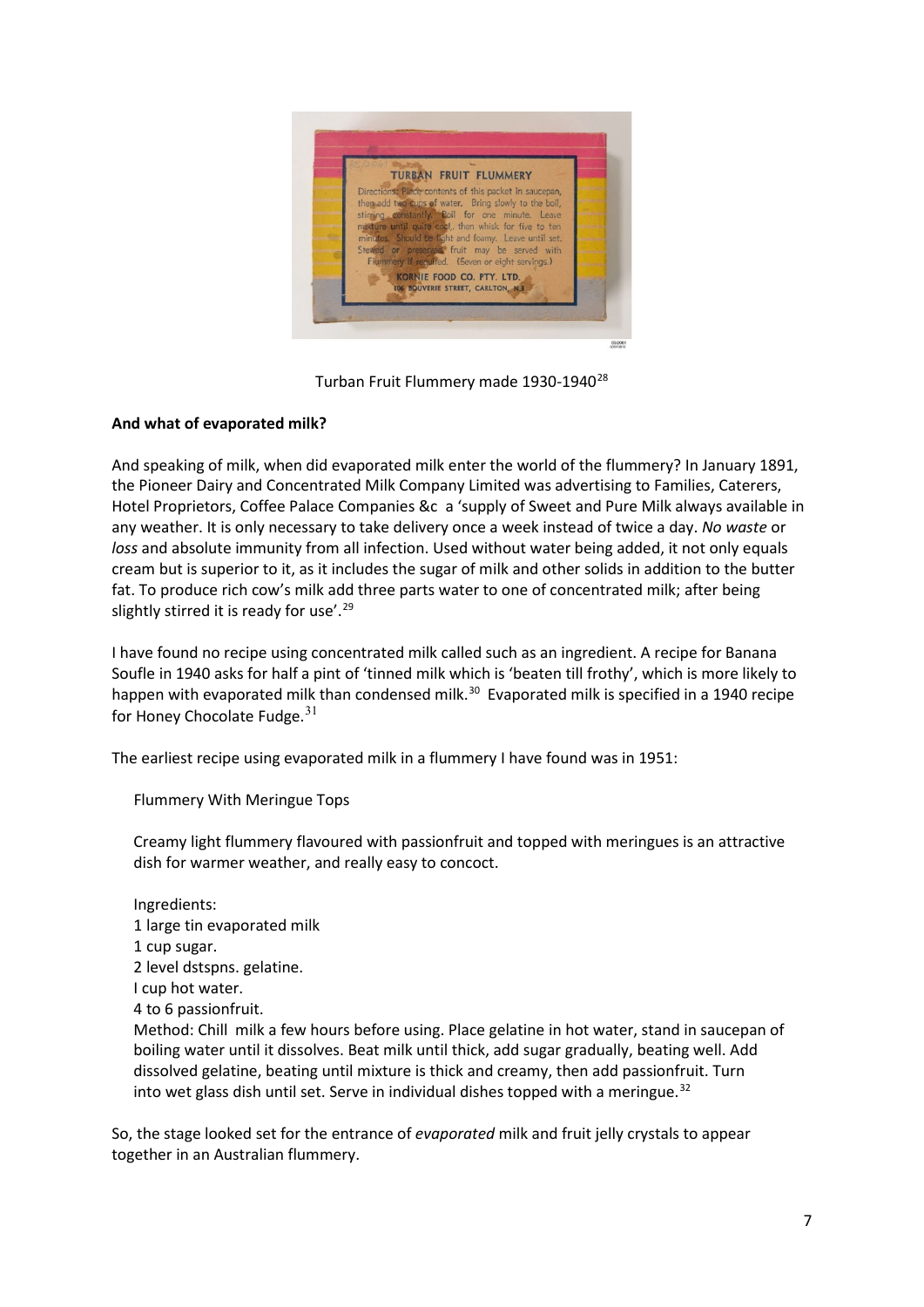## **The birth of the 'old-school,1950s grandma food' Australian flummery**

In the July 1940 issue of The Australian Woman's Mirror this recipe appeared.

Orange and Passionfruit Flummery

One packet orange jelly crystals, 1 cup milk, 1 tablespoon sugar, 1 egg, 4 passions (sic). Dissolve jelly, and while still hot stir in egg yolks, milk, sugar and passion pulp while still hot. When set top with beaten egg whites and put in cool place to set.  $-$  'J.S.', Young, NSW.<sup>[33](#page-9-24)</sup>

Recipes submitted by readers to newspapers and magazines had often been circulating in kitchens for some time, shared by women verbally and transcribed into household cookery books, without appearing formally in print. It's likely that this is the case here. What that suggests is that the combining milk and jelly crystals was a practice that preceded World War Two by some years.

Of the 60 recipes for flummery between 1950-1959 I found in Trove, the digitised library of newspapers and magazines of the National Library of Australia, not one turned up a flummery recipe which combined jelly crystals with evaporated milk. In fact, most flummeries made from scratch continued to use fruit juices and fruit pulp. Some recipes in the 1950s call for unsweetened condensed milk which I suspect was evaporated milk as most again call for the milk to be beaten till frothy. But most Australian recipes for flummery since the earliest I found in the late 1800s do not use milk at all.

There was one other source to which I turned: product advertising which included recipes for using the product. The 1951 recipe above doesn't name a particular brand of evaporated milk. Carnation Evaporated Milk, created in 1899 in the United States by Elbridge Amos Stuart, was first promoted in Australian in 1952 and soon become a popular brand.<sup>[34](#page-9-25)</sup> In 1957 Carnation took out a full-page advertisement in the Australian Women's Weekly.

And there in pride of place across half the page is a photograph of a flummery to end all flummeries with the recipe below it:

## Carnation Jelly Whip

1 packet jelly crystals or table (any flavour you like); I cp boiling water; 1 cup Carnation Milk, icy cold.

Dissolve jelly crystals in boiling water, allow to cool until thick and syrupy. While icy-cold Carnation Milk in a chilled bowl until thick, and blend in jelly mixture. Set in ice-chest or refrigerator.

Variations: 1. Add pulp of three passionfruit to dissolved jelly. 2. Just before setting, fold in one cup of diced tinned fruit, well-drained.

Serve jelly whip with whipped Carnation or Carnation straight from the can.<sup>[35](#page-9-26)</sup>

Sure, it's not called a flummery, but all the elements are there, and the method is as for flummeries past. I feel confident that this is the origin of the 'old-school,1950s grandma food' flummery combination of jelly crystals and evaporated milk.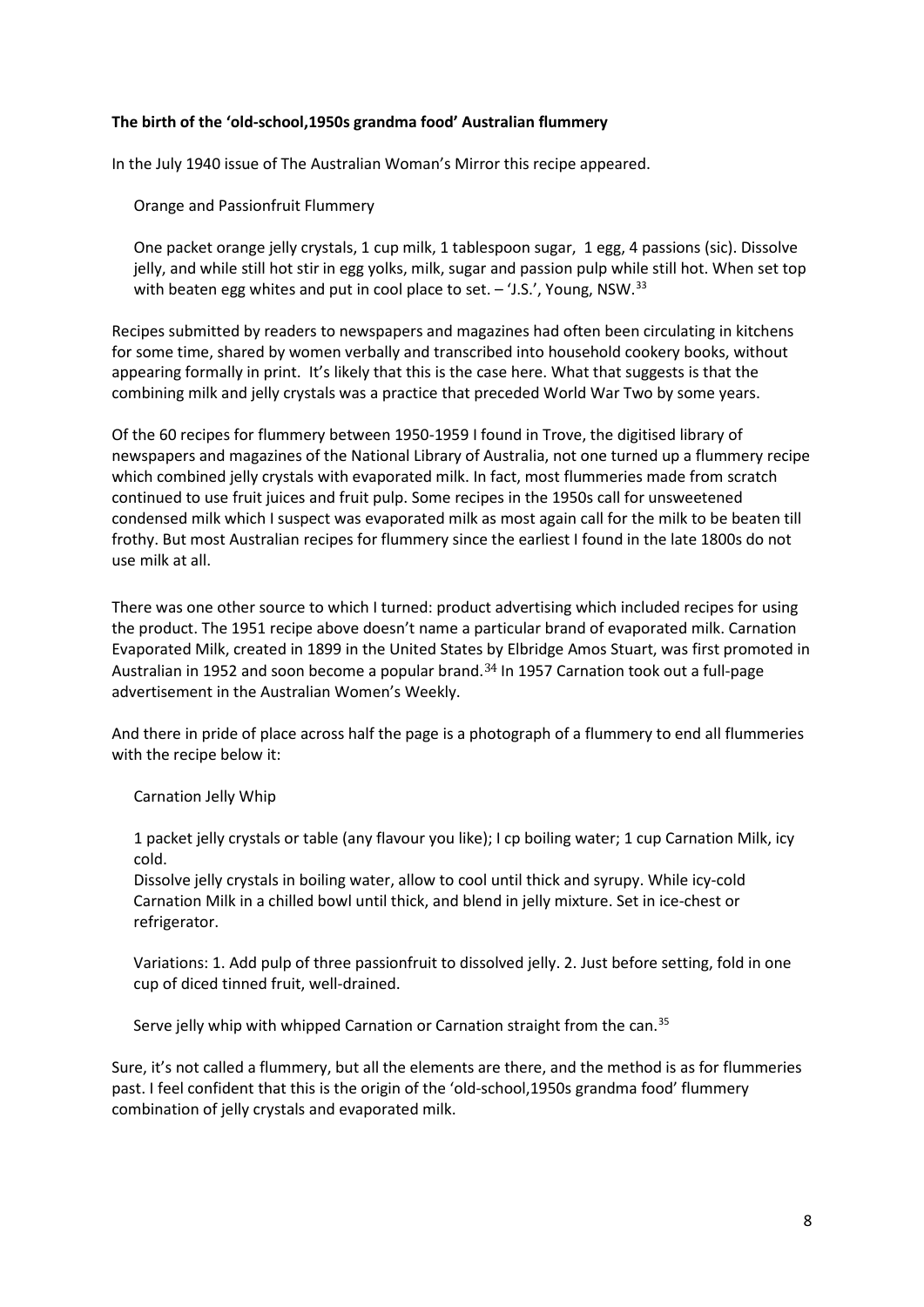

This leaves the question of why and where it originated still somewhat open. As to why, I think it's safe to say it was not 'born out of post-war necessity' but more likely out of a product test kitchen looking to capture the market of the 'time-poor' and household budget minded housewife looking to all-in-one solutions. It is not that big a step, after all, from packet flummery.

As to the where, there is a nagging doubt in my mind that it was an Australian innovation. Carnation was an American company after all. Does the inclusion of passionfruit, a long-standing fruit base in Australian recipes for flummery indicate that the recipe was of Australian origin or does its relegation to a 'variation' suggest an attempt to 'Australianise' an American recipe. And then there's the recipe title. Why Jelly Whip which has something of an American twang to it and not Flummery by which the same basic recipe had been known for so long?

I leave the resolution of these questions for other food historians.

<span id="page-8-0"></span><sup>&</sup>lt;sup>1</sup> Brearley, Max, 'Old-school, 1950s grandma food': Australian chefs on reviving retro recipes, The Guardian, 8 April 2022

<span id="page-8-1"></span><sup>2</sup> Davidson, Alan (ed), 'Flummery', *The Oxford Companion to Food*, Oxford University Press, 1999 p. 310

<span id="page-8-2"></span><sup>&</sup>lt;sup>3</sup> Mason, Charlotte, The Lady's Assistant for Regulating and Supplying her Table, 3<sup>rd</sup> edition, J Walter, London, 1777, p. 421-422 accessed at

https://archive.org/details/ladysassistantf00masogoog/page/421/mode/1up?view=theater&q=flummery April 2022

<span id="page-8-4"></span><span id="page-8-3"></span><sup>4</sup> Acton, Eliza, *Modern Cookery, in all its Branches, Reduced to a System of Easy Practice, for the Use of Private Families,* 1845, p. 534 accessed at fiftywordsforsnow.com/ebooks/acton/acton3.html#chapXX 10 April 2022 <sup>5</sup> Abbott, Edward, The English and Australian Cookery Book. Cookery for the Many, As Well As for the "Upper Ten Thousand', Sampson Low, Son and Marston, London, 1864, p.111

<span id="page-8-5"></span><sup>&</sup>lt;sup>6</sup> Sydney Morning Herald 16 February 1855, p.1 accessed at trove.nla.gov.au April 2022<br><sup>7</sup> Leader 22 July 1882, p. 4 accessed at trove.nla.gov.au April 2022

<span id="page-8-6"></span>

<span id="page-8-7"></span><sup>8</sup> Williamstown Chronicle 11 August 1899, p.3 accessed at trove.nla.gov.au April 2022